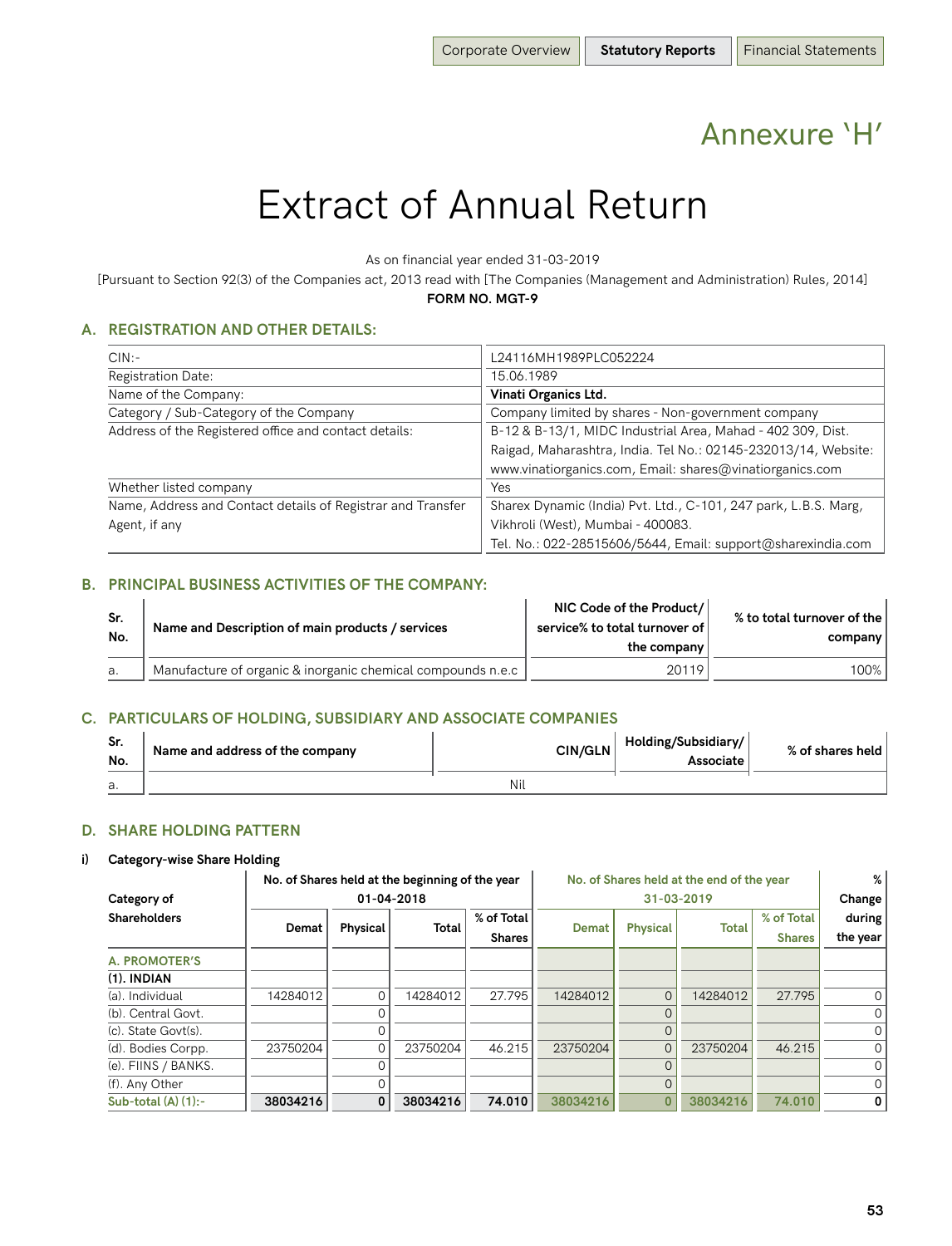## **D. SHARE HOLDING PATTERN**

|                                                             | No. of Shares held at the beginning of the year<br>01-04-2018 |                |                |                             | No. of Shares held at the end of the year |                 |                 | %                           |                    |
|-------------------------------------------------------------|---------------------------------------------------------------|----------------|----------------|-----------------------------|-------------------------------------------|-----------------|-----------------|-----------------------------|--------------------|
| Category of                                                 |                                                               |                |                |                             |                                           |                 | 31-03-2019      |                             | Change             |
| Shareholders                                                | Demat                                                         | Physical       | Total          | % of Total<br><b>Shares</b> | Demat                                     | <b>Physical</b> | <b>Total</b>    | % of Total<br><b>Shares</b> | during<br>the year |
| <b>A. PROMOTER'S</b>                                        |                                                               |                |                |                             |                                           |                 |                 |                             |                    |
| (2). FOREIGN                                                |                                                               |                |                |                             |                                           |                 |                 |                             |                    |
| (a). Individual NRI / For Ind                               | 0                                                             | $\mathbf 0$    | 0              | 0                           | $\Omega$                                  | 0               | 0               | $\overline{0}$              | 0                  |
| (b). Other Individual                                       | $\overline{O}$                                                | $\mathbf 0$    | $\overline{O}$ | $\overline{O}$              | $\Omega$                                  | $\Omega$        | $\Omega$        | $\overline{O}$              | $\mathbf 0$        |
| (c). Bodies Corporates                                      | $\mathbf 0$                                                   | $\mathbf 0$    | $\overline{O}$ | 0                           | $\mathbf{0}$                              | $\overline{0}$  | 0               | $\overline{0}$              | 0                  |
| (d). Banks / FII                                            | $\overline{0}$                                                | $\overline{0}$ | $\overline{O}$ | $\Omega$                    | $\Omega$                                  | $\Omega$        | $\Omega$        | $\overline{O}$              | $\mathbf 0$        |
| (e). Qualified Foreign Investor                             | $\overline{O}$                                                | $\mathbf 0$    | $\overline{O}$ | $\overline{O}$              | $\Omega$                                  | $\Omega$        | $\Omega$        | $\overline{O}$              | $\overline{0}$     |
|                                                             | $\overline{O}$                                                | $\Omega$       | $\Omega$       | $\Omega$                    | $\Omega$                                  | $\Omega$        | $\overline{O}$  | $\Omega$                    | $\mathbf 0$        |
| (f). Any Other Specify                                      | 0                                                             | $\mathbf 0$    | 0              | $\Omega$                    |                                           | 0               | 0               | $\Omega$                    |                    |
| Sub-total (A) (2):-                                         |                                                               | 0              | 38034216       | 74.010                      | 38034216                                  | $\overline{0}$  | 38034216        | 74.010                      | 0                  |
| <b>Total shareholding</b><br>of Promoter $(A) = (A)(1)+(A)$ | 38034216                                                      |                |                |                             |                                           |                 |                 |                             |                    |
| (2)                                                         |                                                               |                |                |                             |                                           |                 |                 |                             |                    |
| (B)                                                         |                                                               |                |                |                             |                                           |                 |                 |                             |                    |
| (1). PUBLIC SHAREHOLDING                                    |                                                               |                |                |                             |                                           |                 |                 |                             |                    |
| (a). Mutual Funds                                           | 3376682                                                       | 0              | 3376682        | 6.571                       | 3260756                                   | $\overline{0}$  | 3260756         | 6.345                       | $-0.226$           |
| (b). Banks / FI                                             | 45                                                            | $\overline{0}$ | 45             | 0.000                       | 12672                                     | $\Omega$        | 12672           | 0.025                       | 0.025              |
| (c). Alternate Investments<br>Funds                         | $\Omega$                                                      | $\overline{O}$ | $\Omega$       | 0.000                       | 95610                                     | $\Omega$        | 95610           | 0.190                       | 0.190              |
| (c).Central Govt.                                           | 6895                                                          | $\mathbf 0$    | 6895           | 0.013                       | $\Omega$                                  |                 | 0               | 0.000                       | 0.000              |
| (d).State Govt.                                             |                                                               | $\mathbf 0$    |                |                             |                                           | $\overline{0}$  |                 |                             | 0.000              |
| (e). Venture Capital Funds                                  |                                                               | 0              |                |                             |                                           | $\overline{0}$  |                 |                             | 0.000              |
| (f). Insurance Companies                                    |                                                               | $\overline{0}$ |                |                             |                                           | 0               |                 |                             | 0.000              |
| $(g)$ . Flls                                                | 1907363                                                       | $\overline{0}$ | 1907363        | 3.711                       | 1937260                                   | $\Omega$        | 1937260         | 3.770                       | 0.059              |
| (h). Foreign Venture Capital                                |                                                               | $\Omega$       |                |                             |                                           |                 |                 |                             | 0.000              |
| Funds                                                       |                                                               |                |                |                             |                                           |                 |                 |                             |                    |
| (i). Others (specify)                                       |                                                               | 0              |                |                             |                                           | 0               |                 |                             | 0.000              |
| Sub-total (B)(1):-                                          | 5290985                                                       | $\mathbf 0$    | 5290985        | 10.295                      | 5306298                                   | $\overline{0}$  | 5306298         | 10.330                      | 0.034              |
| 2. Non-Institutions                                         |                                                               |                |                |                             |                                           | $\Omega$        | 0               | $\Omega$                    |                    |
| (a). BODIES CORP.                                           |                                                               |                |                |                             |                                           |                 |                 |                             |                    |
| (i). Indian                                                 | 418082                                                        | 9000           | 427082         | 0.831                       | 562607                                    | 9000            | 571607          | 1.112                       | 0.281              |
| (ii). Overseas                                              |                                                               | 0              |                |                             |                                           | $\Omega$        |                 |                             | 0.000              |
| (b). Individuals                                            |                                                               |                |                |                             |                                           |                 |                 |                             |                    |
| (i) Individual shareholders                                 | 4831042                                                       | 1267005        | 6098047        | 11.866                      | 4795611                                   | 950505          | 5746116         | 11.181                      | $-0.685$           |
|                                                             |                                                               |                |                |                             |                                           |                 |                 |                             |                    |
| holding nominal share                                       |                                                               |                |                |                             |                                           |                 |                 |                             |                    |
| capital upto ₹1 lakh                                        |                                                               |                |                |                             |                                           |                 |                 |                             |                    |
| (ii) Individual shareholders                                | 769707                                                        | $\mathbf 0$    | 769707         | 1.498                       | 579066                                    | $\overline{0}$  | 579066          | 1.127                       | $-0.371$           |
| holding nominal share capital in                            |                                                               |                |                |                             |                                           |                 |                 |                             |                    |
| excess of ₹1 lakh                                           |                                                               |                |                |                             |                                           |                 |                 |                             |                    |
| (c). Other (specify)                                        |                                                               |                |                |                             |                                           |                 |                 |                             |                    |
| Non Resident Indians                                        | 183151                                                        | 2750           | 185901         | 0.362                       | 214800                                    | 4250            | 219050          | 0.426                       | 0.064              |
| Overseas Corporate Bodies                                   |                                                               | 0              |                |                             |                                           | 0               |                 |                             |                    |
| Foreign Nationals                                           |                                                               | 0              |                |                             |                                           | 0               |                 |                             | 0                  |
| NBFCs registered with RBI                                   | 0                                                             | 0              | 0              | 0.000                       | 205                                       | 0               | 205             | 0.000                       | 0.000              |
| <b>Clearing Members</b>                                     | 25275                                                         | 0              | 25275          | 0.049                       | 17263                                     | 0               | 17263           | 0.034                       | $-0.015$           |
| <b>IEPF</b>                                                 | 559812                                                        | 0              | 559812         | 1.09                        | 581906                                    | 0               | 581906          | 1.132                       | 0.042              |
| Trusts                                                      | 0                                                             | $\mathbf 0$    | 0              | 0                           | 165020                                    | $\Omega$        | 165020          | 0.321                       | 0.321              |
| <b>HUF</b>                                                  | 0                                                             | 0              | 0              | 0                           | 170278                                    | 0               | 170278          | 0.331                       |                    |
| Foreign Boodies - D R                                       |                                                               |                |                |                             |                                           | 0               |                 |                             |                    |
| Sub-total $(B)(2)$ :-                                       | 6787069                                                       | 1278755        | 8065824        | 15.696                      | 7086756                                   | 963755          | 8050511         | 15.665                      | $-0.031$           |
| <b>Total Public Shareholding</b>                            | 12078054                                                      | 1278755        | 13356809       | 25.991                      | 12393054                                  | 963755          | 13356809        | 25.995                      | 0.003              |
|                                                             |                                                               |                |                |                             |                                           |                 |                 |                             |                    |
| $(B)=(B)(1)+(B)(2)$                                         |                                                               | 0              |                |                             |                                           | $\mathbf{0}$    |                 |                             |                    |
| C. Shares held by Custodian                                 |                                                               |                |                |                             |                                           |                 |                 |                             | 0.000              |
| for GDRs & ADRs                                             |                                                               |                |                |                             |                                           |                 |                 |                             |                    |
| Grand Total (A+B+C)                                         | 50112270 1278755                                              |                | 51391025       |                             | 100.00 50427270                           |                 | 963755 51391025 | 100.00                      | 0                  |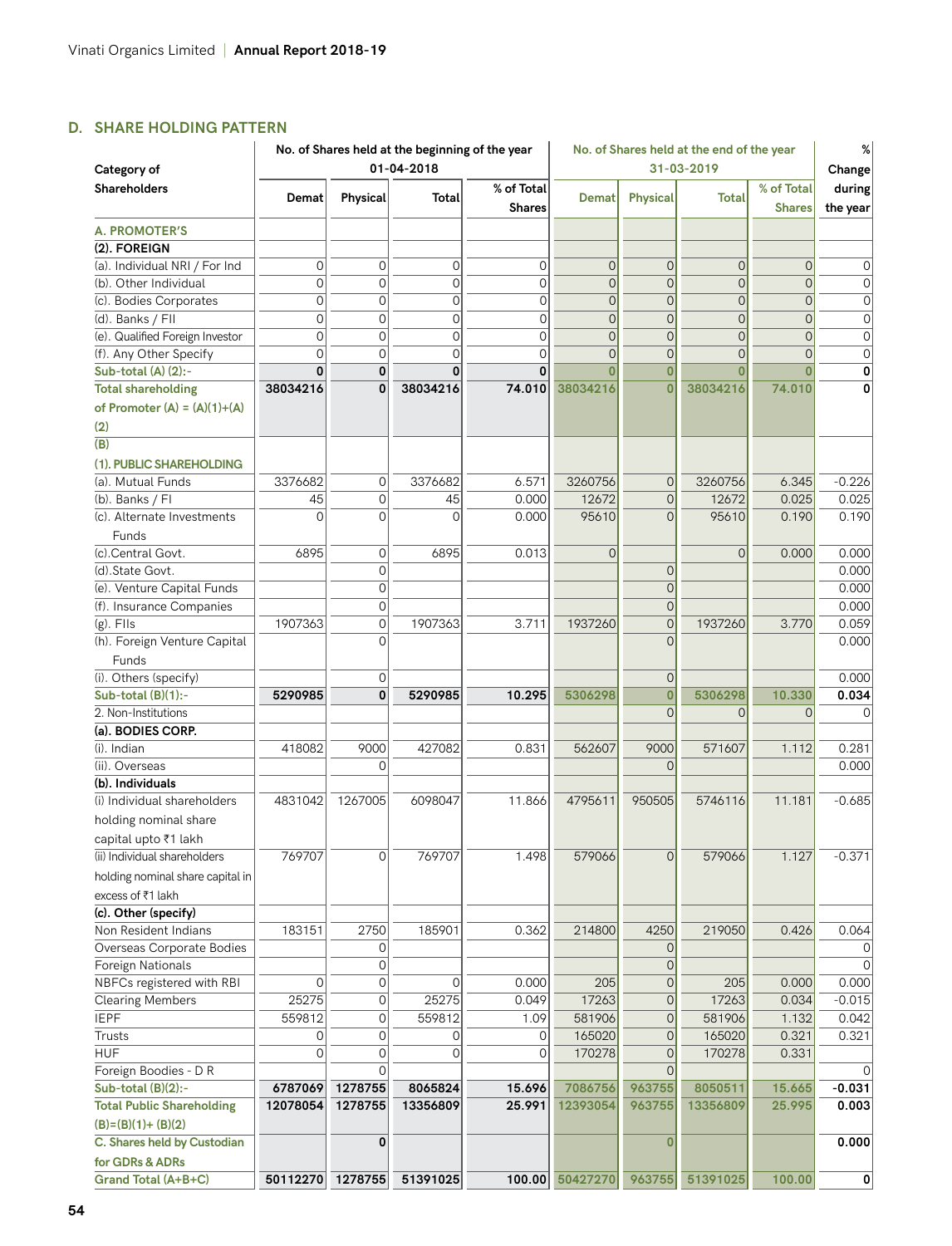#### **Shareholding of promoters**

|                |                                     |                        |                                                  | Shareholding at the beginning of the year                   | ShareHolding at the end of the Year | ℅                                                |                                                             |                                                      |
|----------------|-------------------------------------|------------------------|--------------------------------------------------|-------------------------------------------------------------|-------------------------------------|--------------------------------------------------|-------------------------------------------------------------|------------------------------------------------------|
| Sr.<br>No.     | <b>Shareholder's Name</b>           | No.of<br><b>Shares</b> | % of total<br><b>Shares</b><br>of the<br>company | % of shares<br>Pledged/<br>encumbered<br>to total<br>shares | No.of<br><b>Shares</b>              | % of total<br><b>Shares</b><br>of the<br>company | % of shares<br>Pledged/<br>encumbered<br>to total<br>shares | changes<br>in share<br>holding<br>during<br>the year |
|                | SUCHIR CHEMICALS<br>PRIVATE LIMITED | 23750204               | 46.215                                           | $\Omega$                                                    | 23750204                            | 46.215                                           |                                                             | $\Omega$                                             |
| $\overline{2}$ | <b>VINOD SARAF</b>                  | 6950291                | 13.524                                           | 0                                                           | 6950291                             | 13.524                                           |                                                             | $\Omega$                                             |
| 3              | KAVITA SARAF                        | 6207228                | 12.078                                           |                                                             | 6207228                             | 12.078                                           |                                                             | 0                                                    |
| 4              | VINATI SARAF MUTREJA                | 605310                 | 1.178                                            | 0                                                           | 605310                              | 1.178                                            |                                                             | 0                                                    |
| 5              | VIRAL SARAF MITTAL                  | 521183                 | 1.014                                            |                                                             | 521183                              | 1.014                                            |                                                             | 0                                                    |

## **Change in Promoter's Shareholding(Please specify, if there is no change) : There is no change in Promoter's Shareholding**

|            |                               | Shareholding at the beginning of the Year                         |                                                  |      | Shareholding at the end of the Year          | % of total |                 |                                    |
|------------|-------------------------------|-------------------------------------------------------------------|--------------------------------------------------|------|----------------------------------------------|------------|-----------------|------------------------------------|
| Sr.<br>No. | $^\dagger$ Shareholder's Name | No.of Shares at I<br>the beginning<br>/end of the $\vert$<br>Year | $%$ of the<br><b>Shares</b><br>of the<br>company | Date | Increasing/<br>Decreasing in<br>shareholding | Reason     | No.Of<br>shares | <b>Shares</b><br>of the<br>company |
|            |                               |                                                                   |                                                  |      |                                              |            |                 |                                    |

 $\mathbf{r}$ 

 $\mathbf{r}$ 

#### **Shareholding pattern of top ten Shareholders (other than Directors,promoters and Holders of GDRs and ADRs):**  $\mathbf{r}$

 $\mathbf{r}$ 

| Sr.<br>No.     | Name                                             | <b>No.of Shares</b><br>at the<br>beginning<br>/end of the<br>Year | % of the<br><b>Shares</b><br>of the<br>company | Date             | Increasing/<br>Decreasing in<br>shareholding | Reason              | No.Of<br>shares     | % of total<br><b>Shares</b><br>of the<br>company |
|----------------|--------------------------------------------------|-------------------------------------------------------------------|------------------------------------------------|------------------|----------------------------------------------|---------------------|---------------------|--------------------------------------------------|
| $\mathbf{1}$   | MIRAE ASSET EMERGING<br><b>BLUECHIP FUND</b>     | 1061533                                                           | 2.066                                          | $01 - 04 - 2018$ |                                              |                     |                     |                                                  |
|                |                                                  |                                                                   |                                                | 08-06-2018       | $-14403$                                     | Sold                | 1047130             | 2.038                                            |
|                |                                                  |                                                                   |                                                | 15-06-2018       | $-27000$                                     | Sold                | 1020130             | 1.985                                            |
|                |                                                  |                                                                   |                                                | 01-02-2019       | $-7835$                                      | Sold                | 1012295             | 1.970                                            |
|                |                                                  |                                                                   |                                                | 08-02-2019       | $-9716$                                      | Sold                | 1002579             | 1.951                                            |
|                |                                                  |                                                                   |                                                | 15-02-2019       | $-5713$                                      | Sold                | 996866              | 1.940                                            |
|                |                                                  |                                                                   |                                                | 15-03-2019       | $-3566$                                      | Sold                | 993300              | 1.933                                            |
|                | -Closing Balance                                 |                                                                   |                                                | 31-03-2019       |                                              |                     | 993300              | 1.933                                            |
| $\overline{2}$ | <b>MIRAE ASSET INDIA EQUITY</b><br><b>FUND</b>   | 488772                                                            | 0.951                                          | 01-04-2018       |                                              |                     |                     |                                                  |
|                |                                                  |                                                                   |                                                | 17-08-2018       | 28805                                        | Buy                 | 517577              | 1.007                                            |
|                |                                                  |                                                                   |                                                | 28-09-2018       | 16636                                        | Buy                 | $\overline{534213}$ | 1.040                                            |
|                |                                                  |                                                                   |                                                | 12-10-2018       | 20900                                        | Buy                 | 555113              | 1.080                                            |
|                |                                                  |                                                                   |                                                | 19-10-2018       | 15000                                        | Buy                 | 570113              | 1.109                                            |
|                |                                                  |                                                                   |                                                | 02-11-2018       | 22000                                        | Buy                 | 592113              | 1.152                                            |
|                |                                                  |                                                                   |                                                | 30-11-2018       | 10300                                        | $\overline{B}$ uy   | 602413              | 1.172                                            |
|                |                                                  |                                                                   |                                                | 01-02-2019       | $-7834$                                      | Sold                | 594579              | 1.157                                            |
|                | -Closing Balance                                 |                                                                   |                                                | 31-03-2019       |                                              |                     | 594579              | 1.157                                            |
| 3              | <b>INVESTOR EDUCATION AND</b><br>PROTECTION FUND | 559812                                                            | 1.089                                          | 01-04-2018       |                                              |                     |                     |                                                  |
|                |                                                  |                                                                   |                                                | 27-07-2018       | $-750$                                       | Transfer            | 559062              | 1.088                                            |
|                |                                                  |                                                                   |                                                | 31-08-2018       | $-750$                                       | Transfer            | 558312              | 1.086                                            |
|                |                                                  |                                                                   |                                                | 28-09-2018       | $-750$                                       | Transfer            | 557562              | 1.085                                            |
|                |                                                  |                                                                   |                                                | 30-11-2018       | 27344                                        | Transfer            | 584906              | 1.138                                            |
|                |                                                  |                                                                   |                                                | 01-02-2019       | $-2250$                                      | Transfer            | 582656              | 1.134                                            |
|                |                                                  |                                                                   |                                                | 01-03-2019       | $-750$                                       | Transfer            | 581906              | 1.132                                            |
|                | -Closing Balance                                 |                                                                   |                                                | 31-03-2019       |                                              |                     | 581906              | 1.132                                            |
| $\overline{4}$ | <b>GOLDMAN SACHS INDIA</b><br>LIMITED            | 513330                                                            | 0.999                                          | 01-04-2018       |                                              |                     |                     |                                                  |
|                | -Closing Balance                                 |                                                                   |                                                | 31-03-2019       |                                              | <b>No</b><br>Change | 513330              | 0.999                                            |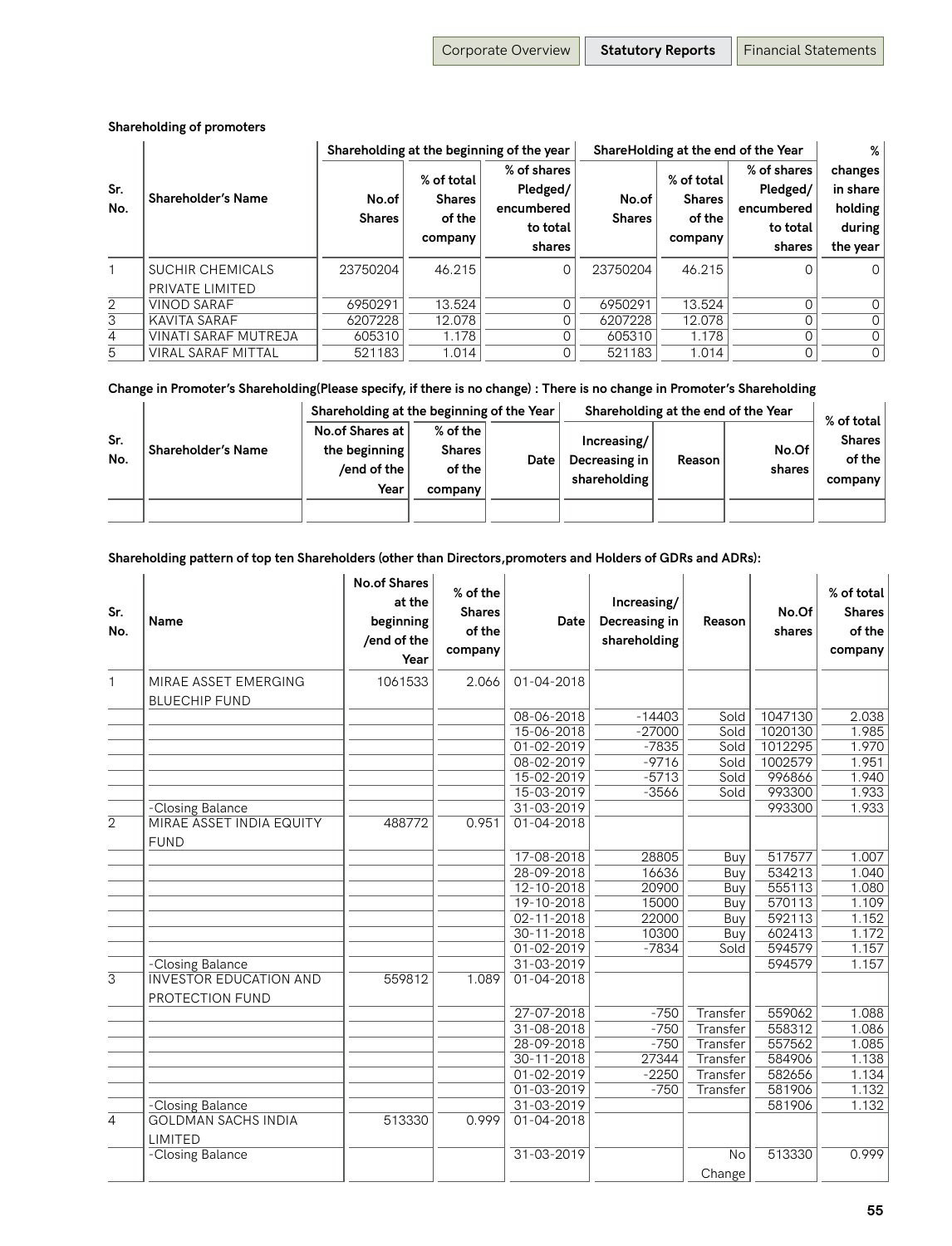| Sr.<br>No.      | Name                                                        | <b>No.of Shares</b><br>at the<br>beginning<br>/end of the<br>Year | % of the<br><b>Shares</b><br>of the<br>company | Date                           | Increasing/<br>Decreasing in<br>shareholding | Reason       | No.Of<br>shares  | % of total<br><b>Shares</b><br>of the<br>company |
|-----------------|-------------------------------------------------------------|-------------------------------------------------------------------|------------------------------------------------|--------------------------------|----------------------------------------------|--------------|------------------|--------------------------------------------------|
| 5               | TARAMATI BABUBHAI SHAH                                      | 170085                                                            | 0.331                                          | 01-04-2018                     |                                              |              |                  |                                                  |
|                 |                                                             |                                                                   |                                                | $20 - 07 - 2018$               | 414                                          | Buy          | 170499           | 0.332                                            |
|                 | -Closing Balance                                            |                                                                   |                                                | 31-03-2019                     |                                              |              | 170499           | 0.332                                            |
| 6               | INDIA SMALL AND MID CAP<br><b>GEMS FUND</b>                 | 0                                                                 | $\overline{O}$                                 | 01-04-2018                     |                                              |              |                  |                                                  |
|                 |                                                             |                                                                   |                                                | 22-06-2018                     | 121890                                       | Buy          | 121890           | 0.237                                            |
|                 |                                                             |                                                                   |                                                | 06-07-2018                     | 31755                                        | Buy          | 153645           | 0.299                                            |
|                 |                                                             |                                                                   |                                                | 19-10-2018                     | 10385                                        | Buy          | 164030           | 0.319                                            |
| 7               | -Closing Balance<br>MIRAE ASSET INDIA SMALL-<br>MID CAP FOC | 200622                                                            | 0.390                                          | 31-03-2019<br>01-04-2018       |                                              |              | 164030           | 0.319                                            |
|                 |                                                             |                                                                   |                                                | 20-07-2018                     | $-20012$                                     | Sold         | 180610           | 0.351                                            |
|                 |                                                             |                                                                   |                                                | $02 - 11 - 2018$               | $-5005$                                      | Sold         | 175605           | 0.342                                            |
|                 |                                                             |                                                                   |                                                | 09-11-2018                     | $-17716$                                     | Sold         | 157889<br>157544 | 0.307                                            |
|                 | -Closing Balance                                            |                                                                   |                                                | 01-02-2019<br>31-03-2019       | $-345$                                       | Sold         | 157544           | 0.307<br>0.307                                   |
| 8               | L AND T MUTUAL FUND<br>TRUSTEE LTD-L A                      | 144168                                                            | 0.281                                          | $01 - 04 - 2018$               |                                              |              |                  |                                                  |
|                 |                                                             |                                                                   |                                                | 06-07-2018                     | 1000                                         | Buy          | 145168           | 0.282                                            |
|                 | -Closing Balance                                            |                                                                   |                                                | 31-03-2019                     |                                              |              | 145168           | 0.282                                            |
| $\overline{9}$  | RISING INDIA FOCUS FUND<br>LIMITED                          | 143819                                                            | 0.280                                          | $01 - 04 - 2018$               |                                              |              |                  |                                                  |
|                 | -Closing Balance                                            |                                                                   |                                                | 31-03-2019                     |                                              | No<br>Change | 143819           | 0.280                                            |
| $\overline{10}$ | MIRAE ASSET TAX SAVER<br><b>FUND</b>                        | 134887                                                            | 0.262                                          | 01-04-2018                     |                                              |              |                  |                                                  |
|                 |                                                             |                                                                   |                                                | 08-03-2019                     | 177                                          | Buy          | 135064           | 0.263                                            |
| $\overline{11}$ | -Closing Balance<br>ITPL - INVESCO INDIA MID N<br>SMALL CA  | 157016                                                            | 0.306                                          | 31-03-2019<br>01-04-2018       |                                              |              | 135064           | 0.263                                            |
|                 |                                                             |                                                                   |                                                | 18-05-2018                     | $-2584$                                      | Sold         | 154432           | 0.301                                            |
|                 |                                                             |                                                                   |                                                | $01 - 06 - 2018$               | $-2380$                                      | Sold         | 152052           | 0.296                                            |
|                 |                                                             |                                                                   |                                                | 08-06-2018                     | $-872$                                       | Sold         | 151180           | 0.294                                            |
|                 |                                                             |                                                                   |                                                | 15-06-2018                     | $-30435$                                     | Sold         | 120745           | 0.235                                            |
|                 |                                                             |                                                                   |                                                | 04-01-2019                     | 1017<br>7369                                 | Buy          | 121762<br>129131 | 0.237<br>0.251                                   |
|                 | -Closing Balance                                            |                                                                   |                                                | 08-02-2019<br>31-03-2019       |                                              | Buy          | 129131           | 0.251                                            |
| 12              | <b>HSBC SMALL CAP EQUITY</b><br><b>FUND</b>                 | 276173                                                            | 0.537                                          | 01-04-2018                     |                                              |              |                  |                                                  |
|                 |                                                             |                                                                   |                                                | 15-06-2018                     | $-26173$                                     | Sold         | 250000           | 0.486                                            |
|                 |                                                             |                                                                   |                                                | 27-07-2018                     | $-760$                                       | Sold         | 249240           | 0.485                                            |
|                 |                                                             |                                                                   |                                                | 10-08-2018<br>24-08-2018       | $-24240$<br>$-12381$                         | Sold<br>Sold | 225000<br>212619 | 0.438<br>0.414                                   |
|                 |                                                             |                                                                   |                                                | $31 - 08 - 2018$               | $-5000$                                      | Sold         | 207619           | 0.404                                            |
|                 |                                                             |                                                                   |                                                | 07-09-2018                     | $-7619$                                      | Sold         | 200000           | 0.389                                            |
|                 |                                                             |                                                                   |                                                | $12 - 10 - 2018$               | $-10000$                                     | Sold         | 190000           | 0.370                                            |
|                 |                                                             |                                                                   |                                                | 19-10-2018                     | $-15247$                                     | Sold         | 174753           | 0.340                                            |
|                 |                                                             |                                                                   |                                                | 02-11-2018                     | 247                                          | Buy          | 175000           | 0.341                                            |
|                 |                                                             |                                                                   |                                                | 14-12-2018                     | $-25000$                                     | Sold         | 150000           | 0.292                                            |
|                 |                                                             |                                                                   |                                                | 11-01-2019                     | $-25000$                                     | Sold         | 125000<br>125000 | 0.243                                            |
| $\overline{13}$ | -Closing Balance<br><b>INDIA ACORN FUND LTD</b>             | 148000                                                            | 0.288                                          | 31-03-2019<br>$01 - 04 - 2018$ |                                              |              |                  | 0.243                                            |
|                 |                                                             |                                                                   |                                                | 02-11-2018                     | $-20000$                                     | Sold         | 128000           | 0.249                                            |
|                 |                                                             |                                                                   |                                                | 09-11-2018                     | $-17000$                                     | Sold         | 111000           | 0.216                                            |
|                 |                                                             |                                                                   |                                                | 21-12-2018                     | $-14000$                                     | Sold         | 97000            | 0.189                                            |
|                 | -Closing Balance                                            |                                                                   |                                                | 31-03-2019                     |                                              |              | 97000            | 0.189                                            |
| 14              | WHITE OAK INDIA EQUITY<br><b>FUND</b>                       | 149884                                                            | 0.292                                          | $01 - 04 - 2018$               |                                              |              |                  |                                                  |
|                 |                                                             |                                                                   |                                                | 09-11-2018                     | $-3717$                                      | Sold         | 146167           | 0.284                                            |
|                 |                                                             |                                                                   |                                                | $21 - 12 - 2018$               | $-53000$                                     | Sold         | 93167            | 0.181                                            |
|                 | -Closing Balance                                            |                                                                   |                                                | 31-03-2019                     |                                              |              | 93167            | 0.181                                            |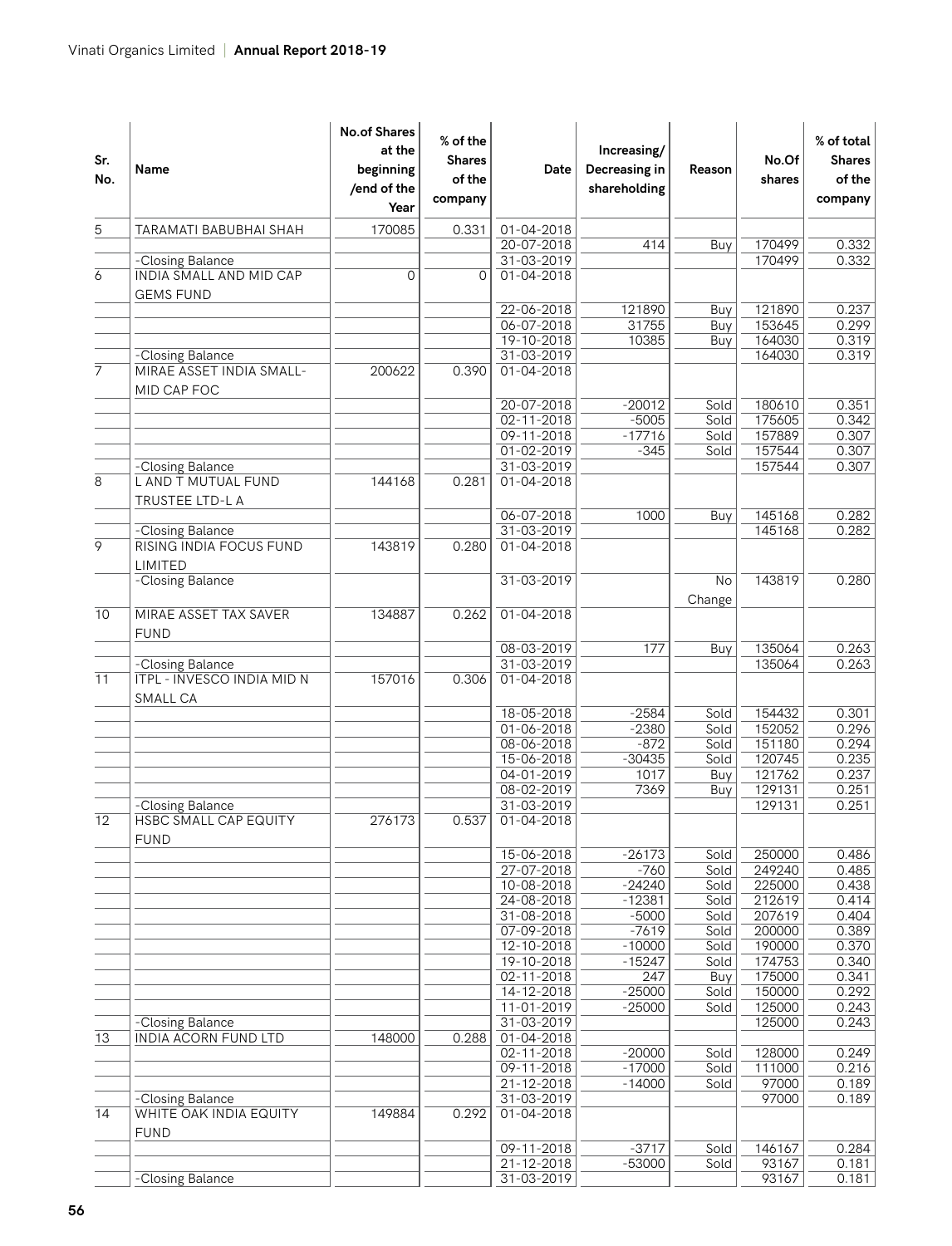## **Shareholding of Directors and Key Managerial Personnel:**

| Sr.            |                           | Shareholding at the beginning of the year | Cumulative Shareholding at the end of<br>the vear |      |                              |        |              |
|----------------|---------------------------|-------------------------------------------|---------------------------------------------------|------|------------------------------|--------|--------------|
| No.            | Name                      | <b>No.of Shares at</b><br>the beginning   | % of the<br>Shares of the                         | Date | Increasing/<br>Decreasing in | Reason | No.of shares |
|                |                           | end of the Year                           | company                                           |      | shareholding                 |        |              |
|                | <b>VINOD SARAF</b>        | 6950291                                   | 13.524                                            |      |                              |        | 6950291      |
| $\overline{2}$ | VINATI SARAF MUTREJA      | 605310                                    | 1.178                                             |      |                              |        | 605310       |
| 3              | <b>VIRAL SARAF MITTAL</b> | 521183                                    | 1.014                                             |      |                              |        | 521183       |

## **INDEBTEDNESS**

#### **Indebtedness of the Company including interest outstanding/accrued but not due for payment**

|                                                     | <b>Secured Loans</b><br>excluding<br>deposits | <b>Unsecured Loans</b> | <b>Deposits</b> | Total<br><b>Indebtedness</b> |
|-----------------------------------------------------|-----------------------------------------------|------------------------|-----------------|------------------------------|
| Indebtedness at the beginning of the financial year |                                               |                        |                 |                              |
| i) Principal Amount                                 |                                               |                        |                 |                              |
| ii) Interest due but not paid                       |                                               |                        |                 |                              |
| iii) Interest accrued but not due                   |                                               |                        |                 |                              |
| Total (i+ii+iii)                                    |                                               |                        |                 |                              |
| Change in Indebtedness during the financial year    |                                               |                        |                 |                              |
| • Addition                                          |                                               |                        |                 |                              |
| • Reduction                                         |                                               |                        |                 |                              |
| <b>Net Change</b>                                   |                                               |                        |                 |                              |
| Indebtedness at the end of the financial year       |                                               |                        |                 |                              |
| i) Principal Amount                                 |                                               |                        |                 |                              |
| ii) Interest due but not paid                       |                                               |                        |                 |                              |
| iii) Interest accrued but not paid                  |                                               |                        |                 |                              |
| Total (i+ii+iii)                                    |                                               |                        |                 |                              |

## **REMUNERATION OF DIRECTORS AND KEY MANAGERIAL PERSONNEL**

#### **A. Remuneration to Managing Director, Whole-time Directors and/or Manager:**

|                |                                                           | Name of MD / WTD / Manager |                 |                           |          |  |
|----------------|-----------------------------------------------------------|----------------------------|-----------------|---------------------------|----------|--|
| Sr.            | <b>Particulars of Remuneration</b>                        | Mr. Vinod                  | Ms. Vinati      | Ms. Viral Saraf mittal.   | Total    |  |
| No.            |                                                           | Saraf,                     | Saraf, Managing | Director - CSR &          | Amount   |  |
|                |                                                           | Chairman                   | Director & CEO  | <b>Corporate Strategy</b> |          |  |
|                | Gross Salary                                              |                            |                 |                           |          |  |
|                | (a) Salary as per provisions contained in section 17(1)   | 138.60                     | 104.62          | 59.00                     | 302.22   |  |
|                | of the Income-tax Act, 1961                               |                            |                 |                           |          |  |
|                | (b) Value of perquisites u/s 17(2) Income-tax Act, 1961   | Nil                        | Nil             | Nil                       | Nil      |  |
|                | (c) Profits in lieu of salary under section 17(3) Income- | Nil                        | Nil             | Nil                       | Nil l    |  |
|                | tax Act, 1961                                             |                            |                 |                           |          |  |
|                |                                                           | Nil                        | Nil             | Nil                       | Nil      |  |
| $\overline{2}$ | <b>Stock Option</b>                                       | Nil                        | Nil             | Nil                       | Nil      |  |
| 3              | Sweat Equity                                              | Nil                        | Nil             | Nil                       | Nil      |  |
| 4              | Commission                                                | Nil                        | Nil             | Nil                       | Nil      |  |
|                | - as % of profit                                          | Nil                        | Nil             | Nil                       | Nil      |  |
|                | - others, specify                                         | Nil                        | Nil             | Nil                       | Nil      |  |
| $\overline{5}$ | Others, please specify                                    | Nil                        | Nil             | Nil                       | Nil      |  |
|                | Total (A)                                                 | 138.60                     | 104.62          | 59.00                     | 302.22   |  |
|                | Ceiling as per the Act                                    | 1,412.00                   | 706.00          | 706.00                    | 2,824.00 |  |